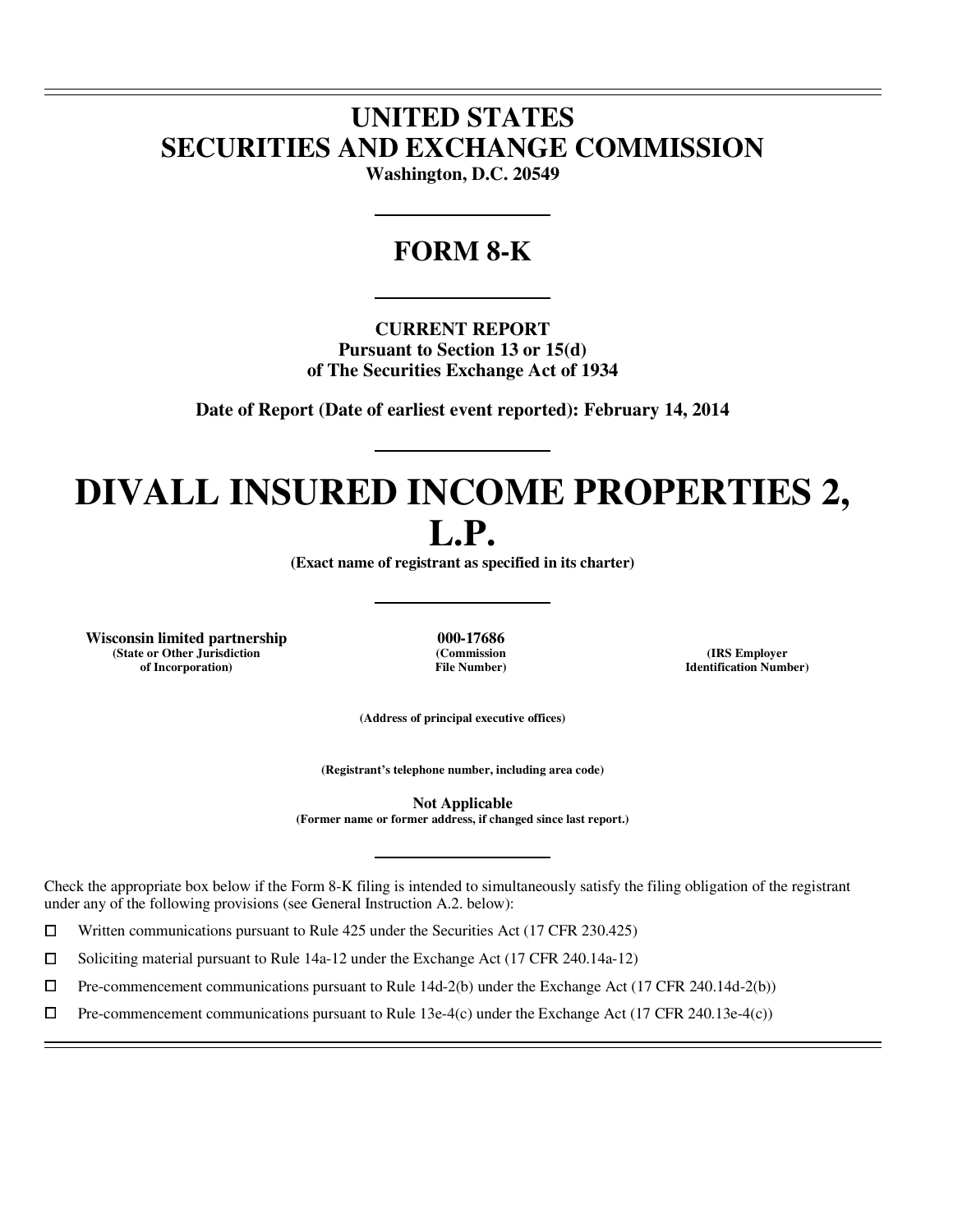### **Item 2.02. Results of Operations and Financial Condition**

Attached to this current report on Form 8-K as Exhibit 99.1, is a copy of the 2013 Fourth Quarter Newsletter ("the Newsletter") sent by DiVall Insured Income Properties 2, LP ("the Partnership") to its limited partners ("the Limited Partners") on February 14, 2014. The Newsletter informs the Limited Partners of certain financial and distribution information and other events relevant to the Partnership for the fourth quarter of 2013 and for the year-ended December 31, 2013, and for the upcoming fiscal year 2014.

# **Item 7.01. Regulation FD Disclosure**

Attached to this Form 8-K as Exhibit 99.2, is a copy of a letter sent by the Partnership to its Limited Partners on or about February 14, 2014 from the General Partner, in connection with, among other things, the Partnership's annual statement of the Net Unit Value ("NUV") of each Limited Partner Unit ("Unit"), being the Partnership's estimate of the NUV for purposes of the Employee Retirement Income Security Act, as amended ("ERISA"), which letter, is incorporated by reference in its entirety into this report.

In order for qualified plans to report account values as required by ERISA, we provide an estimated NUV on an annual basis. As of December 31, 2013, the annual statement of NUV for our Limited Partners subject to ERISA was estimated to approximate \$340 per Unit. The estimated NUV was determined by the use of a combination of different indicators and an internal assessment of value utilizing a common means of valuation, primarily under the direct capitalization method as of December 31, 2013. No independent appraisals were obtained or are planned to be obtained. The annual statement of estimated NUV for Limited Partners subject to ERISA and to certain other plan investors is only an estimate and may not reflect the actual NUV. It should be noted that ERISA plan fiduciaries and IRA custodians may use estimated NUV valuations obtained from other sources, such as prices paid for the Registrant's units in secondary markets, and that such estimated unit valuations may be lower than those estimated by the General Partner. The annual statement of estimated NUV is based on the estimated value of the Partnership's Units as of the end of our fiscal year. As with any valuation methodology, the General Partner's methodology is based upon a number of estimates and assumptions that may not be accurate or complete. Different parties with different assumptions and estimates could derive a different estimated NUV. Accordingly, with respect to the estimated NUV, the Partnership can give no assurance that:

- an investor would be able to resell his or her units at this estimated NUV;
- an investor would ultimately realize distributions per unit equal to the Partnership's estimated NUV per Unit upon the liquidation of all of the Partnership's assets and settlement of its liabilities;
- the Partnership's units would trade at the estimated NUV in a secondary market; or
- the methodology used to estimate the Partnership's NUV would be acceptable to Financial Industry Regulatory Authority or under ERISA for compliance with their respective reporting requirements.

The information furnished pursuant to this "Item 2.02 Results for Operations and Financial Condition" and "Item 7.01 Regulation FD Disclosure," of Form 8-K and the information contained in Exhibits 99.1 and 99.2, shall not be deemed to be "filed" for the purposes of Section 18 of the Exchange Act (as amended, the "Exchange Act") or otherwise subject to the liabilities of that section. Such information may only be incorporated by reference in another filing under the Exchange Act or the Securities Act of 1933 if such subsequent filing specifically references this current report on Form 8-K. In addition, the furnishing of information in this current report on Form 8-K is not intended to, and does not, constitute a determination or admission by the Partnership that the information is material or complete.

2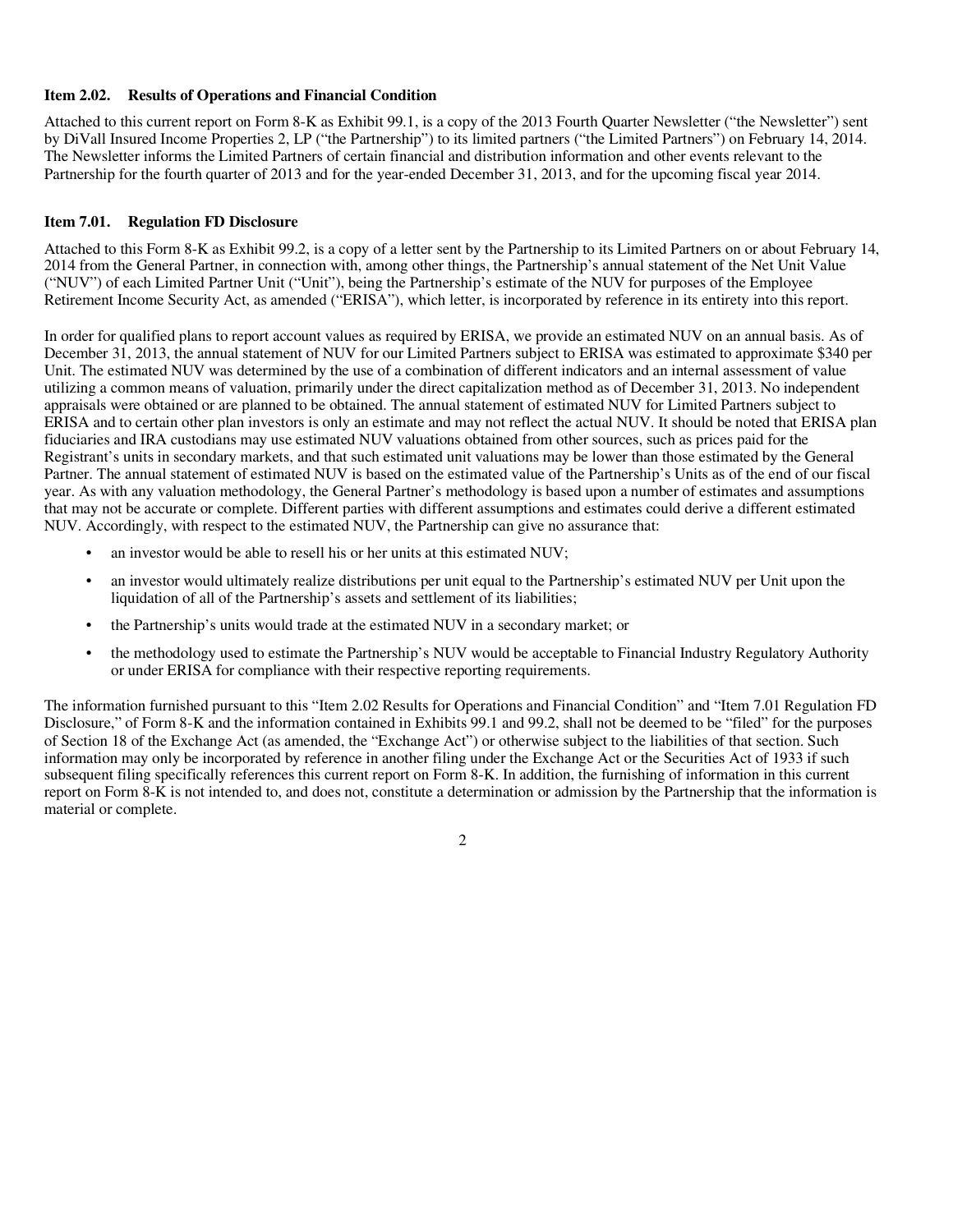## **Forward-Looking Statements**

This current report on Form 8-K, and the information contained in Exhibit 99.1 and Exhibit 99.2 incorporated herein, contain forward-looking statements within the meaning of the safe harbor provisions of the Private Securities Litigation Reform Act of 1995. Such forward-looking statements include statements describing the objectives, projections, estimates or future predictions of the Partnership's operations. These statements may be identified by the use of forward-looking terminology such as "anticipates," "believes," "could," "estimate," "expect," "will," or other variations on these terms. The Partnership cautions that by their nature forward-looking statements involve risk or uncertainty and that actual results may differ materially from those expressed in any forward-looking statements as a result of such risks and uncertainties, including but not limited to: future economic and market conditions, variations in accounting guidance and interpretations, changes in the commercial real estate markets, and uncertainties related to tenant operations.

All forward-looking statements contained in Exhibit 99.1 and Exhibit 99.2 incorporated herein are expressly qualified in their entirety by this cautionary notice. The reader should not place undue reliance on such forward-looking statements, since the statements speak only as of the date that they are made and the Partnership has no obligation and does not undertakes publicly to update, revise or correct any forward-looking statement for any reason.

# **Item 9.01 Financial Statements and Exhibits**

## (d) **Exhibits**

The following exhibits are included with this Report:

- 99.1 Fourth Quarter 2013 Newsletter of the Partnership.
- 99.2 Letter to Limited Partners of DiVall Insured Income Properties 2, LP from General Partner, dated February 14, 2014.

3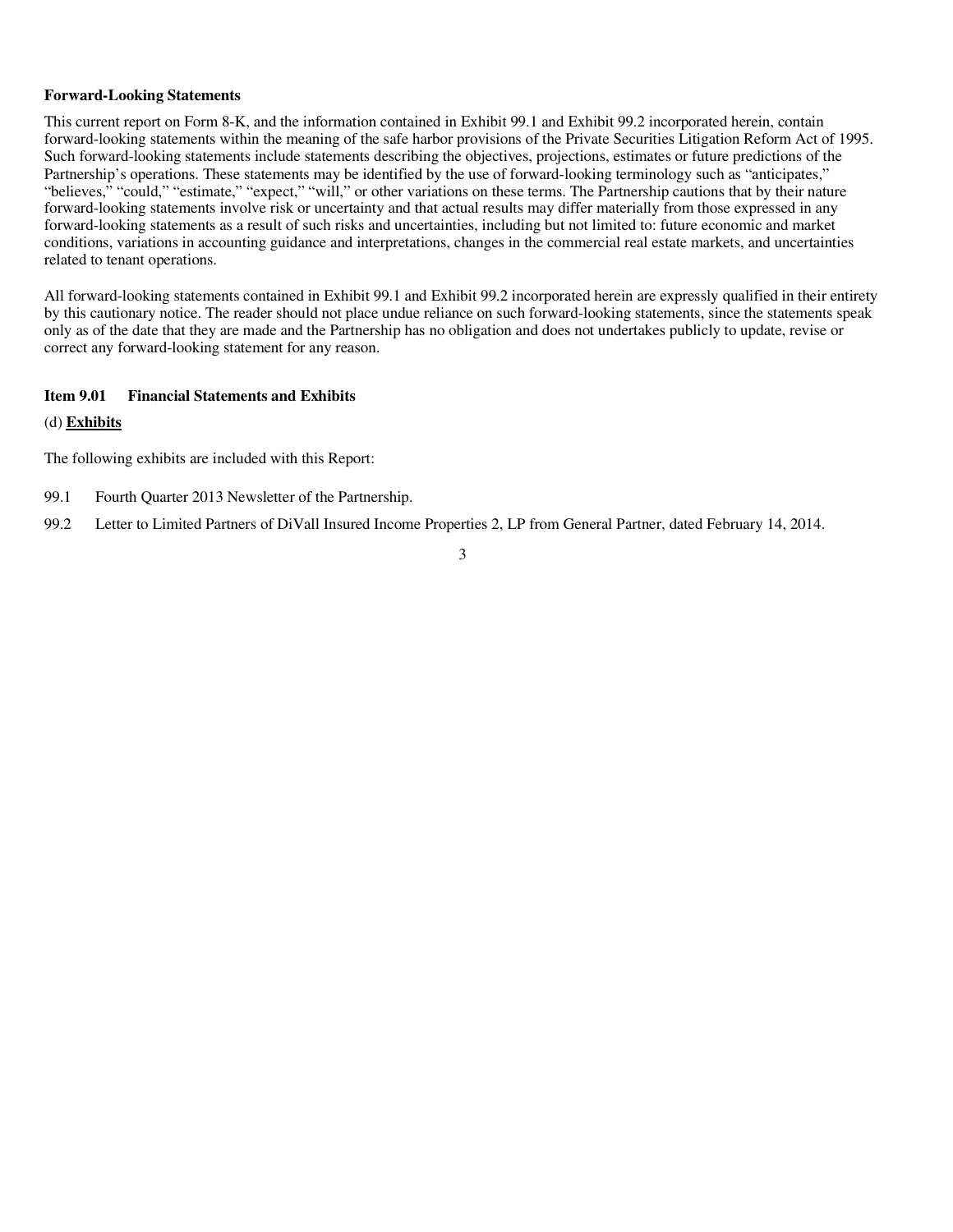# **SIGNATURES**

Pursuant to the requirements of the Securities Exchange Act of 1934, the registrant has duly caused this report to be signed on its behalf by the undersigned hereunto duly authorized.

> **DiVall Insured Income Properties 2, LP** (Registrant)

Date: March 7, 2014 **By:** /s/ Lynette L. DeRose

Lynette L. DeRose Chief Financial Officer

4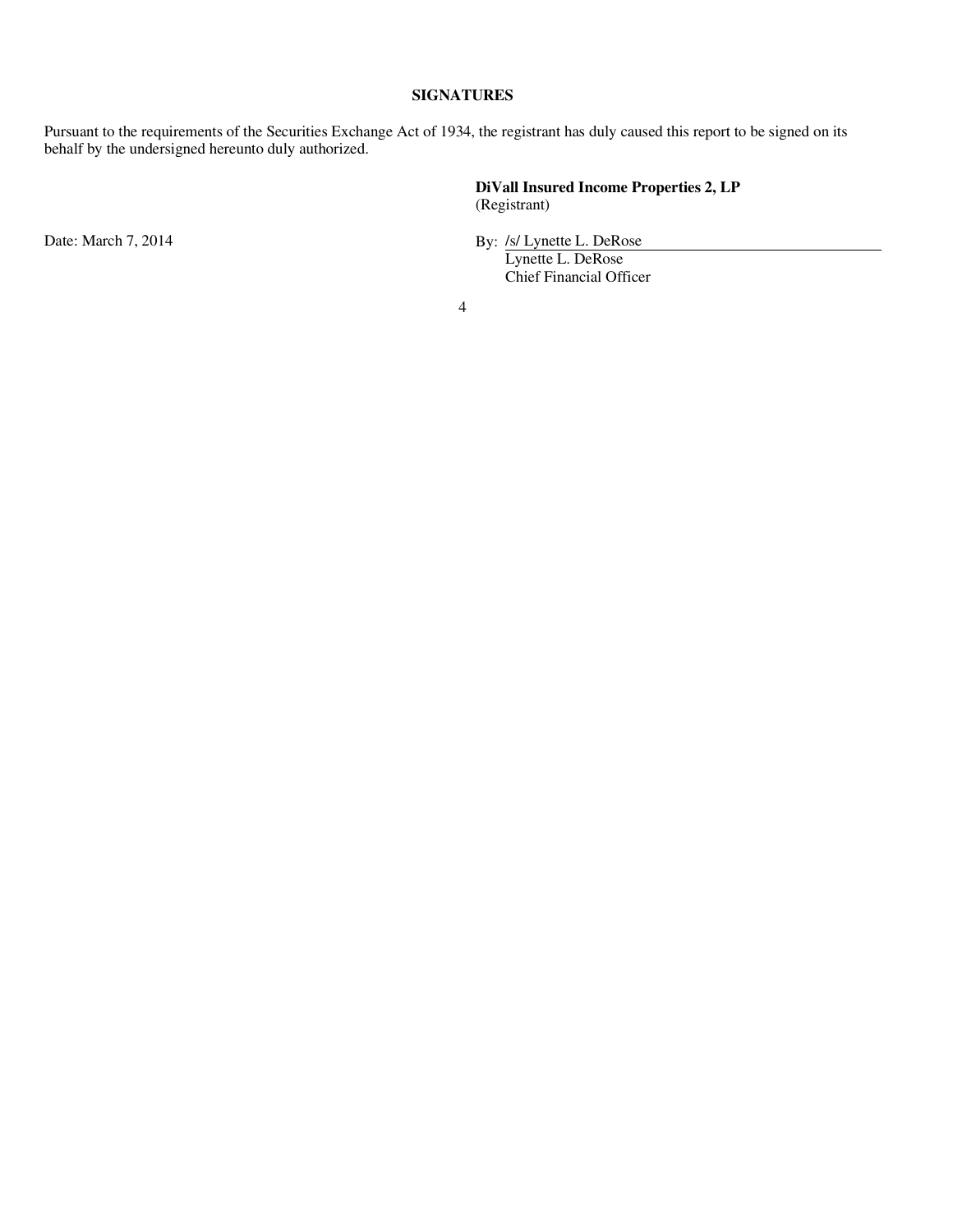# **DiVall Insured Income Properties 2, L.P. Quarterly News**

A Publication of The Provo Group, Inc.

# **February 14, 2014**

**2014 Operating Distributions** are expected to be \$3.00 per unit each quarter. The Q1 distribution will also have an additional \$9.30 per unit for excess percentage rents.

Your Advisory Board noted in their annual meeting that the stabilized operations for 2014 should allow for a consistent quarterly per unit distribution. This distribution from base operations will be targeted at \$3.00 per unit, per quarter, beginning with the 2014 Q1 distribution payable May 15, 2014.

Consistent with the annual percentage rent distribution instituted in 2013, there will be a distribution of percentage rents in excess of the targeted \$3.00 per unit per quarter with the 2014 Q1 distribution in May. These earnings represent excess rent based on 2013 tenant sales above a specified breakpoint, paid to us by tenants in the first quarter of 2014 and is estimated to be \$9.30 per unit.

The Advisory Board believes it will be easier for investors to manage their expectations with a consistent base, quarterly target from stabilized operations.

# **INSIDE THIS ISSUE**

- 2 Questions & Answers
- 2 Contact Information

# **Distribution Highlights...**

- \$100,000 (\$2.16 per unit) will be distributed for the fourth quarter of 2013 on February 14, 2014
- \$1,230,000 (\$26.58 per unit) will have been distributed for the four quarters of 2013.
- Between \$1,641.96 and \$1,492.78 is the range  $\bullet$ of cumulative total distributions per unit from the first unit sold to the last unit sold before the offering closed (3/90), respectively. (Distributions are from both adjusted cash flow from operations and "net" cash activity from financing and investing activities).

# **Additional financial information can** be accessed...

For further Quarterly 2013 unaudited financial information, see the Partnership's interim financial reports filed on form 10-Q. A copy of these filings and other public reports can be viewed and printed free of charge at the Partnership's website at www.divallproperties.com or at the SEC's website at www.sec.gov. The Partnership's 2012 Annual Report on Form 10-K was filed with the SEC on March 22, 2013; the report can also be accessed via the websites listed.

#### **FORWARD LOOKING STATEMENTS**

Forward-looking statements that were true at the time made may ultimately prove to be incorrect or false. Investors are cautioned not to place undue reliance on forward-looking statements, which reflect the Partnership's management's view only as of February 1, 2014, the date this newsletter was sent for printing and mail assembly The Partnership undertakes no obligation to update or revise forwardlooking statements to reflect changed assumptions, the occurrence of unanticipated events or changes to future operating results. Factors that could cause actual results to differ materially from any forwardlooking statements made in this newsletter include changes in general economic conditions, changes in real estate conditions and markets, inability of current tenants to meet financial obligations, inability to obtain new tenants upon the expiration of existing leases, and the potential need to fund tenant improvements or other capital expenditures out of operating cash flow.

**DiVall Insured Income Properties 2, L.P.** Page 1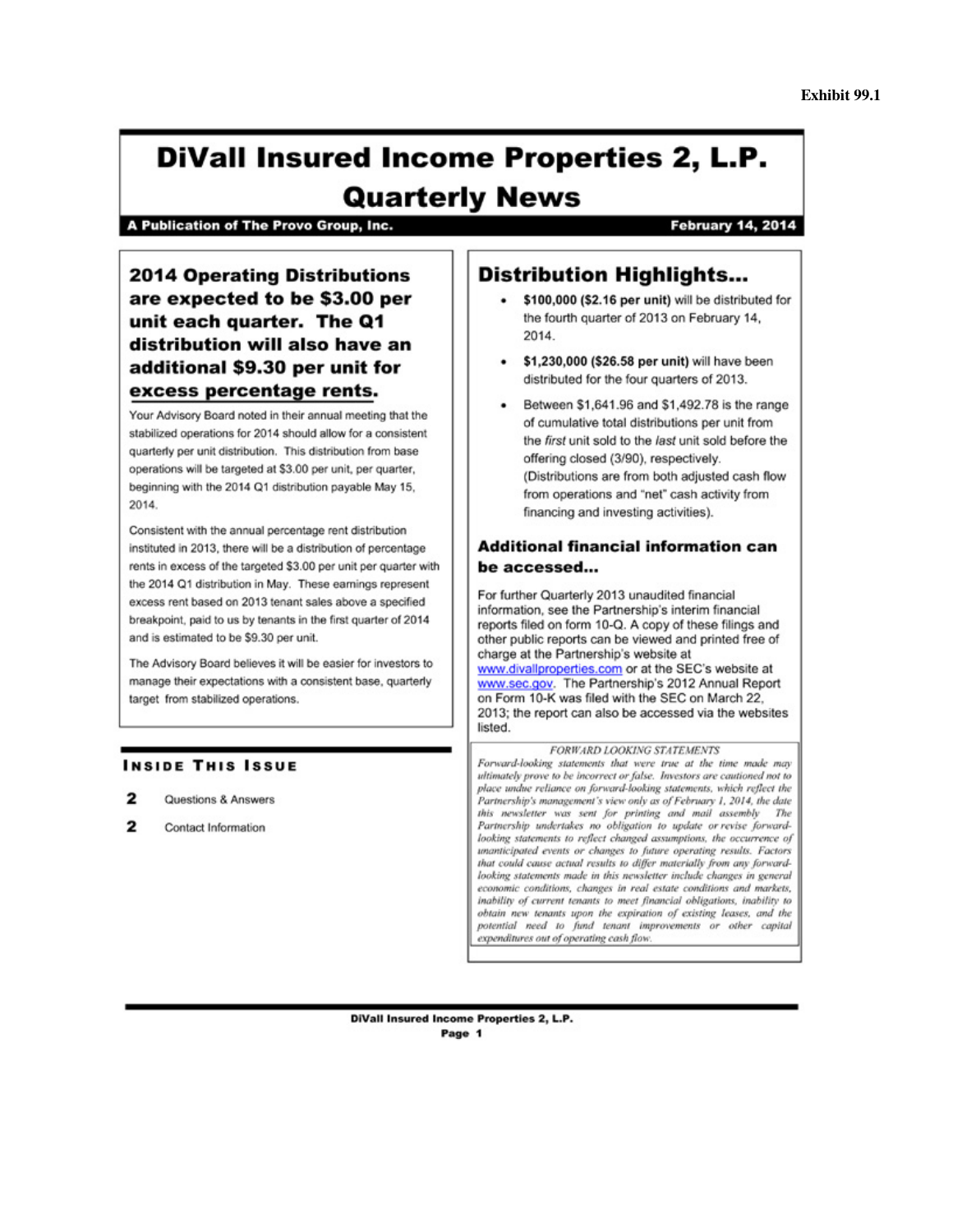### **QUESTIONS & ANSWERS**

#### When can I expect to receive my next distribution mailing? ۰

Your distribution correspondence for the First Quarter of 2014 is scheduled to be mailed on May 15, 2014.

#### ☆ When can I expect to receive my Partnership K-1?

According to IRS regulations, Management is not required to mail K-1's until April 15, 2014. However, 2013 K-1's are expected to be mailed in the first week March of 2014.

### \* What was the estimated December 31, 2013 Net Unit Value ("NUV")?

Management has estimated the December 31, 2013 Net Unit Value of each interest of the Partnership to approximate \$340, as noted in the letter mailed to investors on February 14, 2014. Please note that the estimated year-end NUV should be adjusted (reduced) for any subsequent property sale(s) or applicable impairment write-downs during the following year. As with any valuation methodology, the General Partner's methodology is based upon a number of estimates and assumptions that may not be accurate or complete. Different parties with different assumptions and estimates could derive a different estimated NUV. Accordingly, with respect to the estimated NUV, the Partnership can give no assurance that:

- an investor would be able to resell his or her units at this estimated NUV;
- an investor would ultimately realize distributions per unit equal to the Partnership's estimated NUV per unit upon the liquidation of all of the Partnership's assets and settlement of its liabilities;
- the Partnership's units would trade at the estimated NUV per unit in a secondary market; or
- the methodology used to estimate the Partnership's NUV per unit would be acceptable to FINRA or under ERISA for compliance with their respective reporting requirements.

#### \* How can I obtain hard copies of Quarterly and Annual Reports or other SEC filings?

Please visit the Investor Relations page at the Partnership website at www.divallproperties.com or the SEC website at www.sec.gov to print a copy of the report(s) or contact Investor Relations.

#### $\Leftrightarrow$  What is the meaning of the word "Insured" in the name of this investment?

In the offering materials from the late 1980's, sponsored by the former general partners, there was a representation (but no "guarantee") that the Partnership would seek to insure rents from vacant properties. Although, there was some initial availability of very restrictive and limited (one year) insurance, that availability vanished in the early 1990's. In other words, the former general partners were "fast and loose" with professing the concept of "Insured" and the next and final partnership they sold did not use the term in the investment's name.

#### How do I have a question answered in the next Newsletter?

Please e-mail your specific question to Lynette DeRose at *derose@tpgsystems.com* or visit the Investor Relations page at www.divallproperties.com.

# ☆ I've moved. How do I update my account registration?

Please mail or fax to DiVall Investor Relations a signed letter stating your new address and telephone number. Updates cannot be accepted over the telephone or via voicemail messages.

۰ If I have questions or comments, how can I reach DiVall Investor Relations? You can reach DiVall Investor Relations at the address and/or number(s) listed below.

### **CONTACT INFORMATION**

MAIL:

**DiVall Investor Relations** c/o Phoenix American Financial Services, Inc. 2401 Kerner Blvd. San Rafael, CA 94901

PHONE: 1-800-547-7686 FAX: 1-415-485-4553